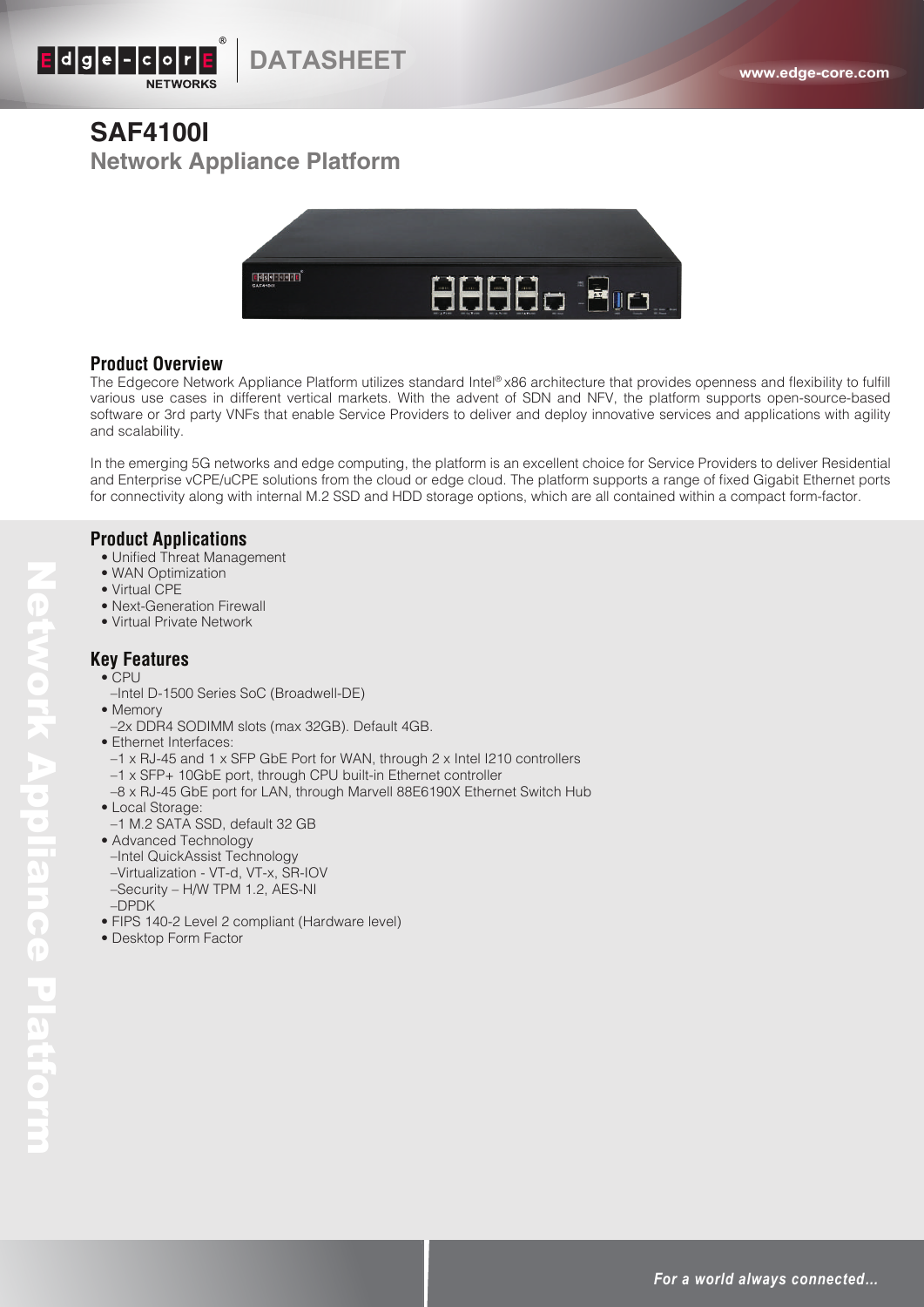# SAF4100I Product Specifications

## **Features**

| <b>Product Model</b>         |                      | <b>SAF4100I</b>                                                               |
|------------------------------|----------------------|-------------------------------------------------------------------------------|
| <b>Product Image</b>         |                      | $ e $ d gle - c o $r$ $e$<br>8888a 80a -<br><b>SAF4100</b>                    |
| <b>Mechanical Platform</b>   |                      | Compact desktop (support FIPS 140-2 Level 2 in chassis)                       |
| <b>Processor System</b>      | Processor Type       | SoC, Intel® Broadwell-DE D1508 (FCBGA, 14nm)                                  |
|                              | Max Speed            | 2.2 GHz (Turbo 2.5 GHz)                                                       |
|                              | Cores/Virtual CPUs   | Support 2 cores, 4 threads                                                    |
| <b>System Memory</b>         | Socket               | 2 x DDR4 SO-DIMM slots                                                        |
|                              | Type/Capacity        | DDR4 SO-DIMM 1866 MHz ECC 4 GB (32 GB Max.)                                   |
| <b>Boot Flash</b>            | Flash Type           | <b>SPI Flash</b>                                                              |
|                              | <b>Firmware Base</b> | <b>AMI AptioV UEFI BIOS</b>                                                   |
| <b>Ethernet Ports</b>        | <b>WAN</b>           | 1 x RJ-45 and 1 x SFP GbE Port for WAN, through 2 x Intel I210 controllers    |
|                              | LAN                  | 1 x SFP+ 10GbE port, through CPU built-in Ethernet controller                 |
|                              | <b>LAN</b>           | 8 x RJ-45 GbE port for LAN, through Marvell 88E6190X Ethernet Switch Hub      |
| <b>Advanced Technologies</b> |                      | Intel vPro, VT-x, VT-d, EPT, AES-NI, TSX-NI, TPM V1.2 through ST ST33TPM12LPC |
| <b>Local Storage</b>         | M.2                  | 1 x M.2 SATAIII SSD, support 2242 type, default 32 GB                         |
| I/O Interface                |                      | 1 x USB 3.0 Type-A                                                            |
|                              |                      | 1 x RJ-45 serial console port                                                 |
|                              |                      | 1 x hardware reset button                                                     |
|                              |                      | Ethernet (refer to above Ethernet Ports)                                      |
| <b>Power</b>                 | Type/Watts           | Single power supply unit 150 W                                                |
|                              | Input                | AC 110 to 240 @ 50/60 Hz                                                      |
| <b>System Cooling</b>        |                      | 2 x PWM fans, supports smart fan                                              |
| <b>Software</b>              | OS Support           | Ubuntu Linux Server 16.04 LTS                                                 |
|                              | Applications         | Support DPDK                                                                  |
| <b>Physical</b>              | <b>Dimensions</b>    | 330 (W) x 203.8 (D) x 43.6 (H) mm                                             |
|                              | Weight               | 2.2 kg                                                                        |
| <b>Environment</b>           | Operating            | Temperature: 0 to 40°C, Humidity: 20%~90% RH                                  |
|                              | Storage              | Temperature: -20 to 70°C, Humidity: 5%~90% RH                                 |
| <b>Compliances</b>           | <b>EMC/Safety</b>    | CE/FCC compliance                                                             |
|                              | <b>RoHS</b>          | <b>RoHS 2.0</b>                                                               |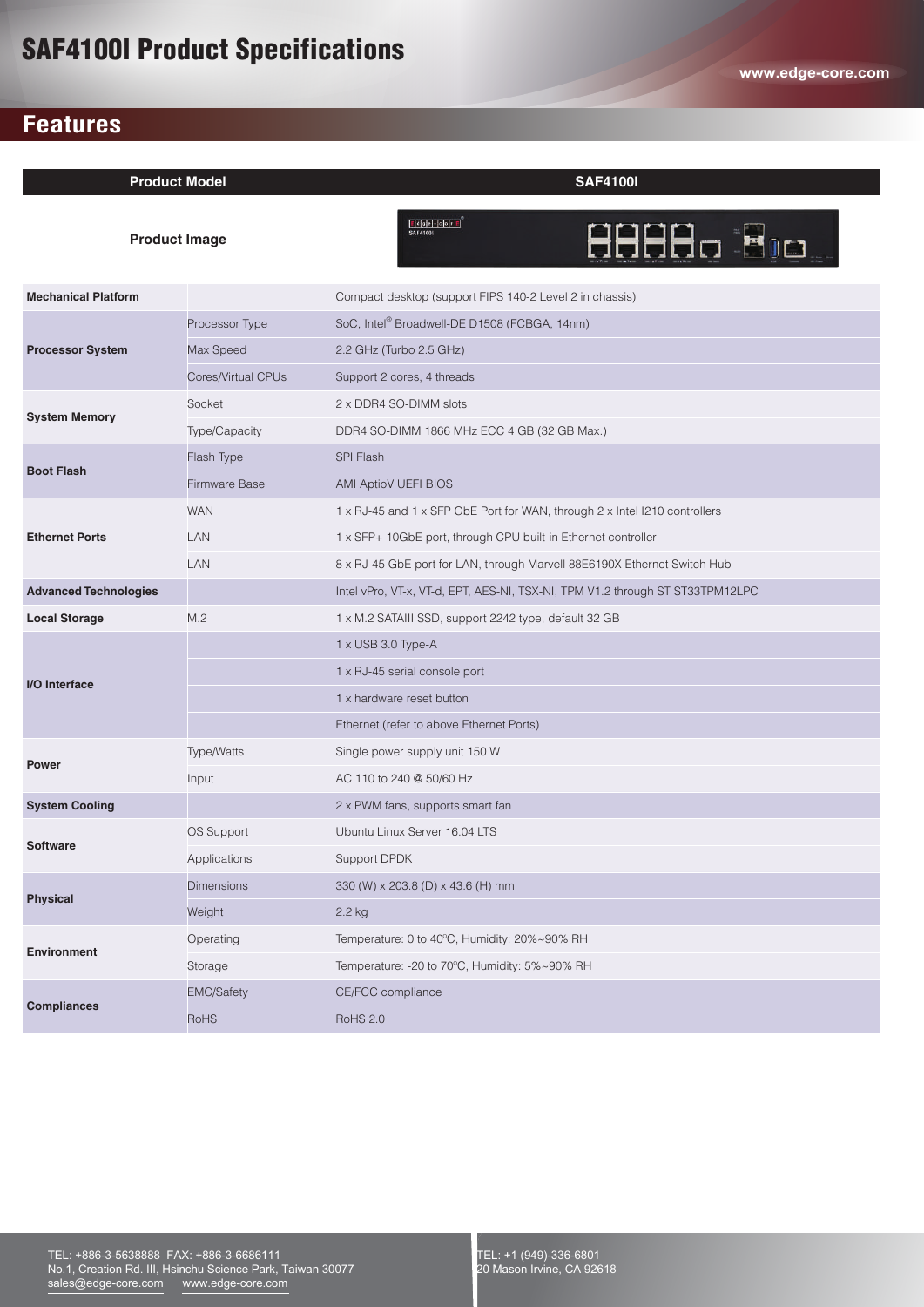# SAF4100I Product Specifications

## **Features**

### **SAF4100I Dimensions (W x H x D): 330 x 203.8 x 43.6 mm**